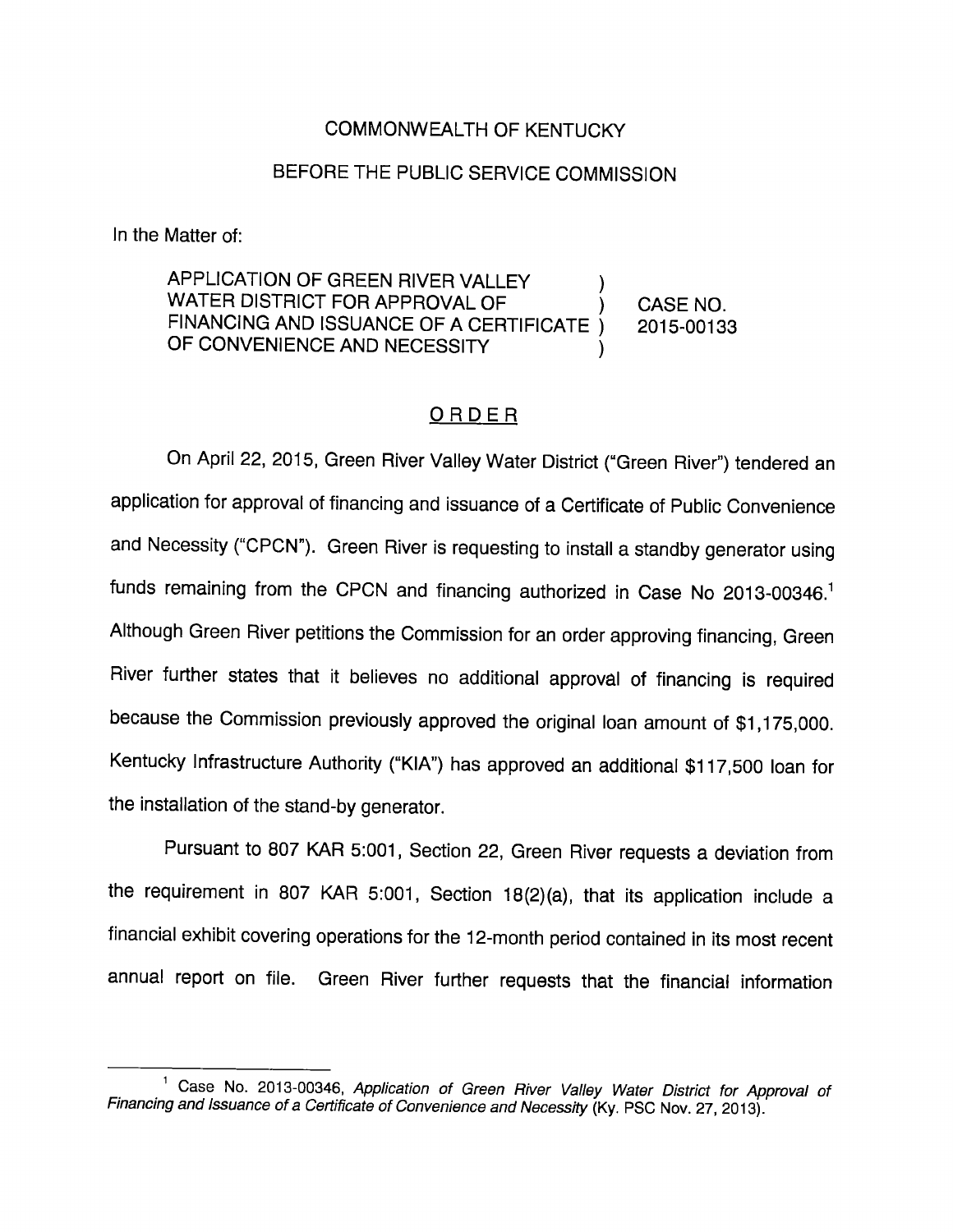contained in the 2014 Annual Report and the documents filed in Case No. 2013-00346 be incorporated into this case by reference.

Attached to Green River's application are financial audits for the calendar years ending June 30, 2013, and June 30, 2014. $^2$  Green River tendered its 2014 annual report on March 9, 2015, and the Commission Staff is in the process of reviewing the report.

Having considered the motion, the Commission finds that:

1. Unless authorized by the Commission, Green River should not enter into a new evidence of indebtedness with KIA in the additional amount of \$117,500.

2. Green River's request that it be allowed to deviate from the requirement that its application include a financial exhibit covering operations for the 12-month period contained in its most recent annual report on file should be granted.

3. Green River's request that the financial information contained in its 2014 annual report be incorporated by reference should be granted.

4. Green River's request that the documents in Case No. 2013-00346 be incorporated by reference should be granted.

IT IS THEREFORE ORDERED that:

1. Green River shall not enter into an evidence of indebtedness with KIA for the additional \$117,500 loan unless authorized by the Commission in a separate order.

2. Green River's request that it be allowed to deviate from the requirement that it cover operations for the 12-month period contained in its most recent annual report on file is granted.

 $<sup>2</sup>$  Application, Exhibit E.</sup>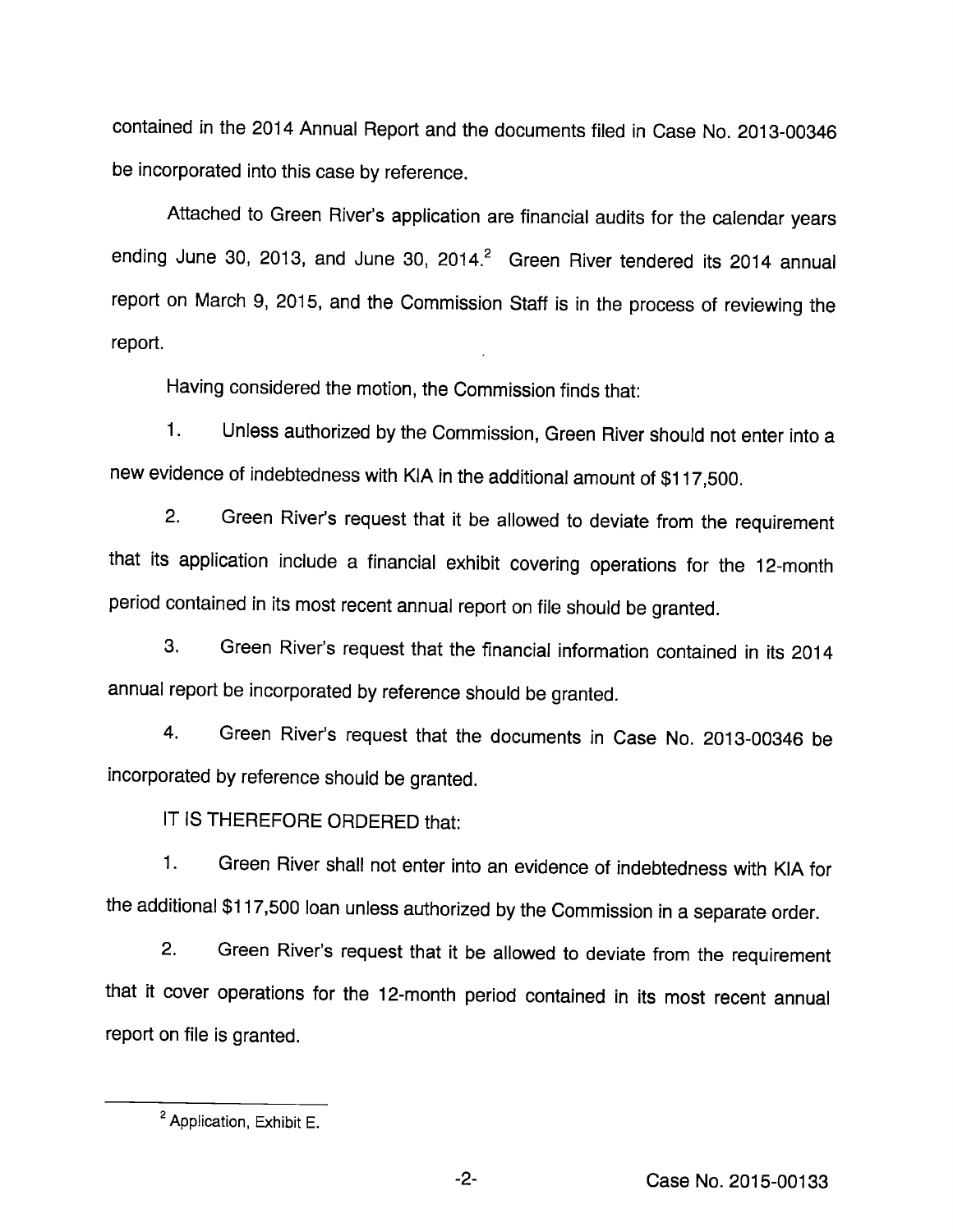3. Green River's request that the financial information contained in its 2014 annual report be incorporated by reference is granted.

4. Green River's request that the documents in Case No. 2013-00346 be incorporated by reference is granted.

5. Green River's application is considered filed as of the date of this Order.

| By the Commission                     |
|---------------------------------------|
| <b>ENTERED</b>                        |
| MAY 14 2015                           |
| KENTUCKY PUBLIC<br>SERVICE COMMISSION |

**ATTE** Executive/Director

Case No. 2015-00133